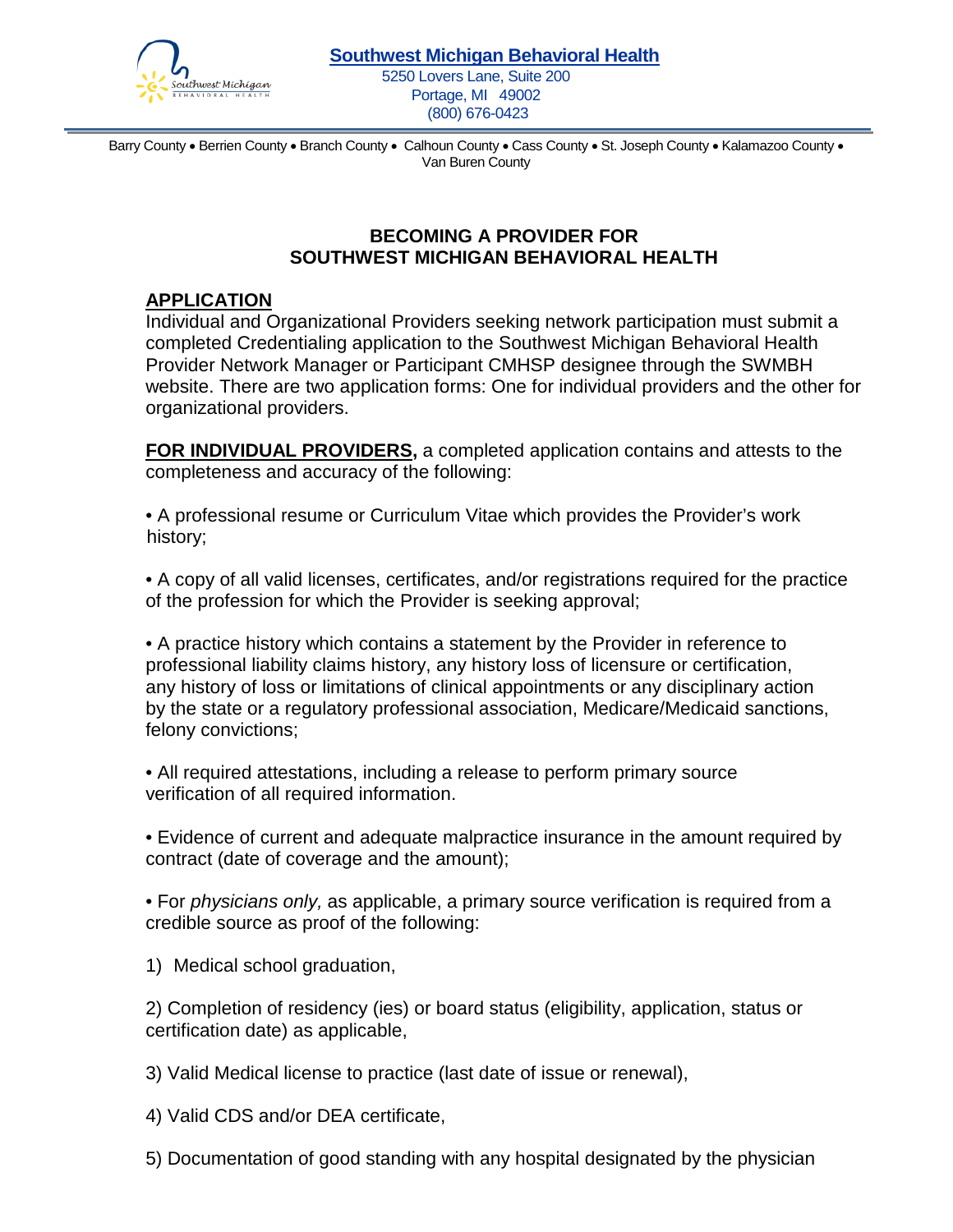as a primary admitting facility including date of appointment, clinical appointments, and any restrictions placed or recommendations given by the hospital.

6) Confirmation of professional liability claims history.

• Southwest Michigan Behavioral Health Provider Network Staff or designee reserves the right to question Individual Providers. Applications must be complete and indicate that the applicant is mentally, physically, and emotionally capable of fulfilling clinical responsibilities. In addition, signature on the attestation indicates that the applicant is free from illegal drug use, chemical dependency and is able to perform the essential functions needed of the professional position.

• Evidence of acceptability as an Individual Provider may be documented through a site visit to complete a structured review of the site, practitioner records and the record keeping practices as well as other areas of compliance.

**FOR ORGANIZATIONAL PROVIDERS,** a completed application contains and attests to the completeness and accuracy of the following:

• A copy of any licenses, certificates and/or registrations required for the type of facility for which the Organizational Provider is seeking approval;

• A signed application containing, at minimum:

1) The specific programs/services requested for approval;

2) Any history of loss of licensure or certification, any history of loss or limitations or any disciplinary actions against the facility or its service providers by the State or any other regulatory body as well as an Medicare/Medicaid sanctions;

3) Staffing pattern;

4) Evidence of accreditation or evidence that the accreditation is in process;

5) Other documentation as required relative to requested services/programs. Southwest Michigan Behavioral Health Provider Network reserves the right to review all policies and procedures. It is a requirement that the facility be clean, safe, and accessible, capable to delivering sound clinical programs and in compliance with standards for Facility Providers. A structured review of the site, the practitioner files and record keeping practices as well as other areas may be initiated by the SWMBH Provider Network Manager or designee.

## **APPLICATION PROCESSING: Southwest Michigan Behavioral Health: Acute Care Providers, Substance Abuse Treatment Providers and Shared providers**

1) Upon receipt of the application, the Provider Network Manager or designee reviews the application for completeness. If the application is incomplete a request for any missing documentation will be sent to the provider.

2) If the application is complete, the Provider Network Manager will contact references, review all materials, primary source verify as required and may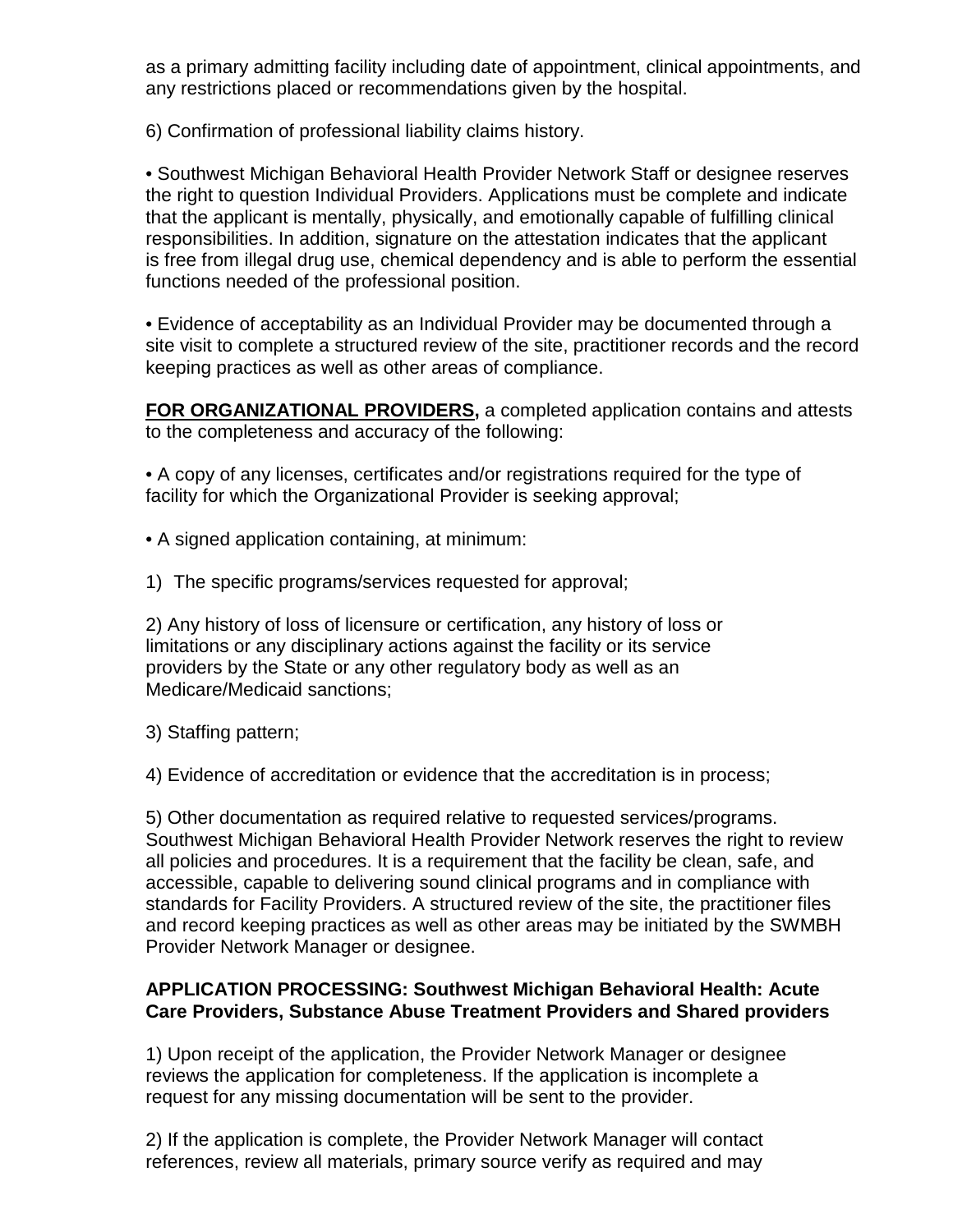interview the applicant (as indicated).

3) The SWMBH Credentialing Committee will review the provider application and supporting documentation.

4) The Provider Network Manager will notify the applicant in writing of the Credentialing decision. The SWMBH provider manual can be located at [www.swmbh.org](http://www.swmbh.org/)

5) The Provider Network Manager or designee will notify the Operations Manager and the Utilization Management Systems of the new Provider, the services approved and the contractual provisions. Finance is notified to allow Provider payment mechanisms to be initiated.

**Re-Credentialing (occurs every 2 years):** At least sixty (60) days prior to the expiration of current credentialing, the Provider must complete and submit a reapplication form. A completed re-application form consists of the following: a signed reapplication form, documentation of additional licenses, certifications, or registration not previously documented, evidence of continued malpractice insurance, and any other documentation reasonably required for the types of appointment requested. The reapplication includes an attestation of continuing ability to function as a Behavioral Health practitioner and requests identification of any legal actions initiated against the Practitioner since previous approval was obtained.

As part of the re-credentialing process, the Provider Network Manager will review information about the Provider from the following internal sources:

- Site Review reports
- Member complaints
- Performance Indicator data
- Clinical Documentation review audits

This data will be combined with the Provider's re-application materials and presented to the Credentialing committee. The committee will review the package and make a determination regarding the providers' status.

The Provider Network Manager will notify the Provider of the renewal decision.

A decision to suspend, reduce, or revoke credentialing of programs, facilities or services can be made by the Venture Credentialing Committee. Reasons to do so are:

• Consumer complaints and service inquiries;

• Consistently poor Consumer outcome as determined from quality assurance and utilization review activities;

- Violations of contractual provisions;
- Other reasons include but are not limited to:
- 1) Loss of licensure or certification,